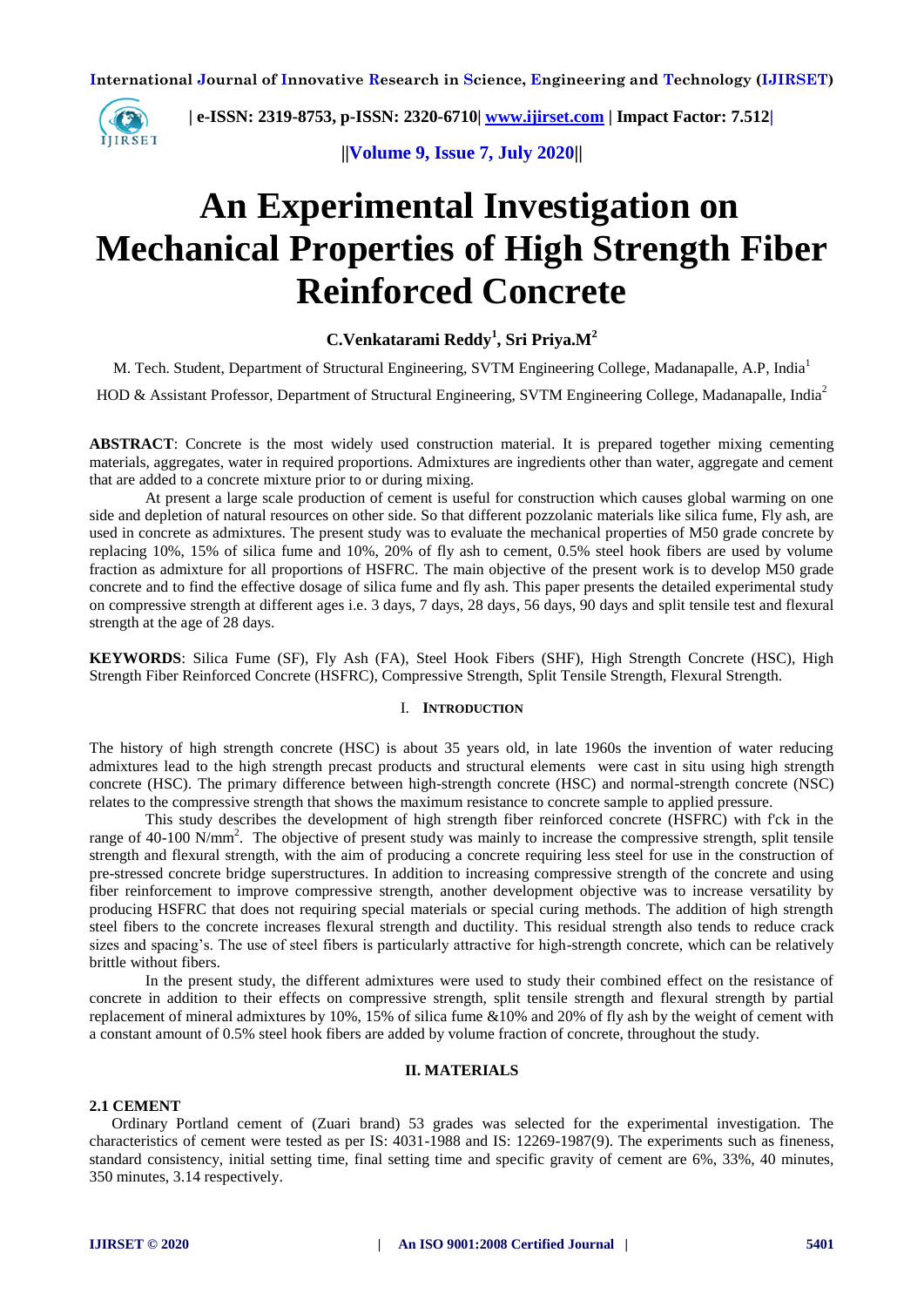

 **| e-ISSN: 2319-8753, p-ISSN: 2320-6710| [www.ijirset.com](http://www.ijirset.com/) | Impact Factor: 7.512|**

**||Volume 9, Issue 7, July 2020||** 

#### **2.2 FINE AGGREGATES**

Sand is a naturally occurring material from Rock and Minerals by weathering and is composed of majorly  $sio_2$ , and Calcium carbonate. The specific particle size composition of the sand as per the **IS 650:1966 and IS 383:1970** was used. River sand was used for the experimental work. The properties of fine aggregate such as specific gravity, water absorption and fineness modulus of fine aggregates are 2.583, 1% and 2.8 respectively.

#### **2.3 COARSE AGGREGATE**

Gravels are popularly used as Coarse aggregates, which are free from organic impurities and silt. Locally available aggregates of passing through 20 mm sieve and retained on 10 mm sieve are taken. As per **Indian standard specifications IS 383-1987** the coarse aggregates were tested. The aggregates are angular in shape and free from dust. The specific gravity, water absorption and fineness modulus are 2.68, 0.5% and 6.26 respectively.

#### **2.4 SILICA FUME**

Silica fume is a waste by-product of the production of silicon and silicon alloys. It is available in different forms, of which the most commonly used is in a dandified form. Silica fume used was conforming to IS: 1331(PART-1) 1992 and also ASTM C (1240-2000). Silica fume was also referred as micro silica or condensed silica fume, is a byproduct material that is used as a pozzolanic. This by product is a result of the reduction of high-purity quartz with coal in an electric arc furnace in the manufacture of silicon or ferrosilicon alloy. In this project silica fume is used as partial replacement to cement and its properties are mentioned in table 2.1.



Fig- 2.1: sample of silica fume used in concrete

| <b>Property</b> | <b>Results</b> |
|-----------------|----------------|
| Color           | Dark grey      |
|                 |                |

#### **TABLE2.1-: PROPERTIES OF SILICA FUME**

| <b>Property</b>     | <b>Results</b>                      |
|---------------------|-------------------------------------|
| Color               | Dark grey                           |
| Practical size      | $<$ lum                             |
| Specific surface    | 15,000 to 30,000 m <sup>2</sup> /kg |
| <b>Bulk</b> density | 695 g/cm <sup>3</sup>               |
| Specific gravity    | 2.2                                 |
| Moisture content    | 0.78%                               |
| Sio <sub>2</sub>    | 92.83%                              |
| Al2o3               | 0.69%                               |

 **\***As per manufacturers manual

#### **2.5 FLY ASH**

For this project Fly ash is taken from Rayalaseema thermal power plant (RTPP), Kadapa. Fly ash conforms to the requirements of **IS: 3812 part-I and also ASTMC-618 type-F** were used**.**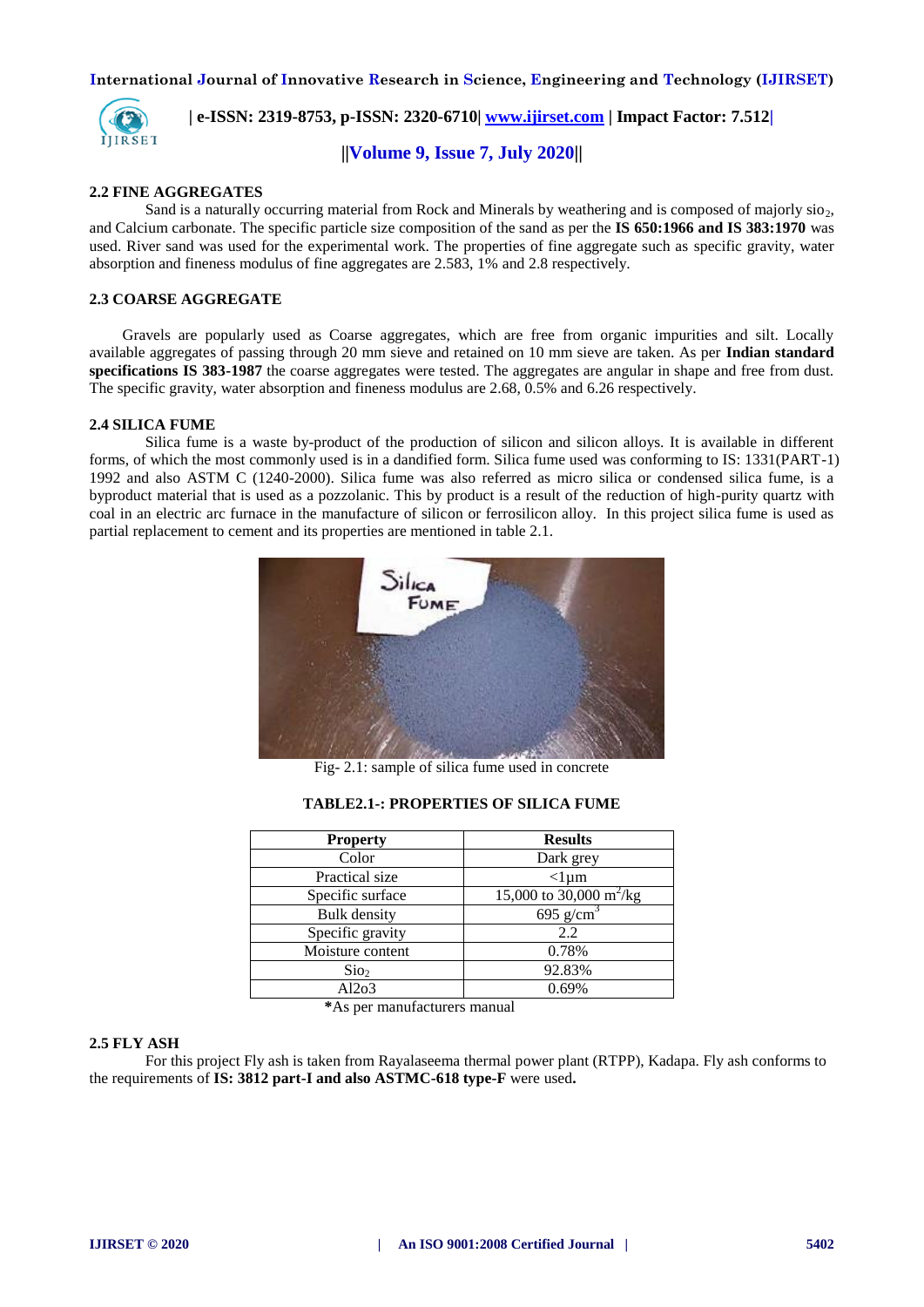

# **| e-ISSN: 2319-8753, p-ISSN: 2320-6710| [www.ijirset.com](http://www.ijirset.com/) | Impact Factor: 7.512|**

# **||Volume 9, Issue 7, July 2020||**

| <b>Characteristics</b>   | Percentage  |
|--------------------------|-------------|
| Silica, $SiO2$           | 49-67       |
| Alumina, $Al_2O_3$       | 16-28       |
| Iron oxide, $Fe2O3$      | $4 - 10$    |
| Lime, CaO                | $0.7 - 3.6$ |
| Magnesia, MgO            | $0.3 - 2.6$ |
| Sulphur trioxide, $SO_3$ | $0.1 - 2.1$ |
| Loss of ignition         | $0.4 - 0.9$ |
| Surface area, $(m^2/kg)$ | 230-600     |
| Specific gravity         | 2.3         |

# **TABLE 2.2 PROPERTIES OF FLY ASH**

#### **2.6 STEEL HOOK FIBERS**

Steel fibres make significant improvements in flexure, impact and fatigue strength of concrete. These fibres are used in concrete as crack arrester and would substantially improve its static and dynamic properties. Compressive strength of fibre reinforced concrete increased with increase in steel fibre content. The additions of steel fibres shear strength increases significantly. Steel hook fibers compliance to the requirements of **ASTM A 820** (type-1 cold drawn wire).



Fig- 2.2: sample of steel hook fibres used in concrete

#### **TABLE-2.3: PROPERTIES OF STEEL HOOK FIBRES**

| Type                 | <b>Hooked end</b> |
|----------------------|-------------------|
| Diameter of fibers   | $0.60 \text{ mm}$ |
| Length of fibers     | $30 \text{ mm}$   |
| Aspect ratio $(L/D)$ | 50                |

As per ASTM Yield Strength of Wire : > 1000 MPa **Wire Mechanical Properties**

Tensile strength of the wire : 1450 MPa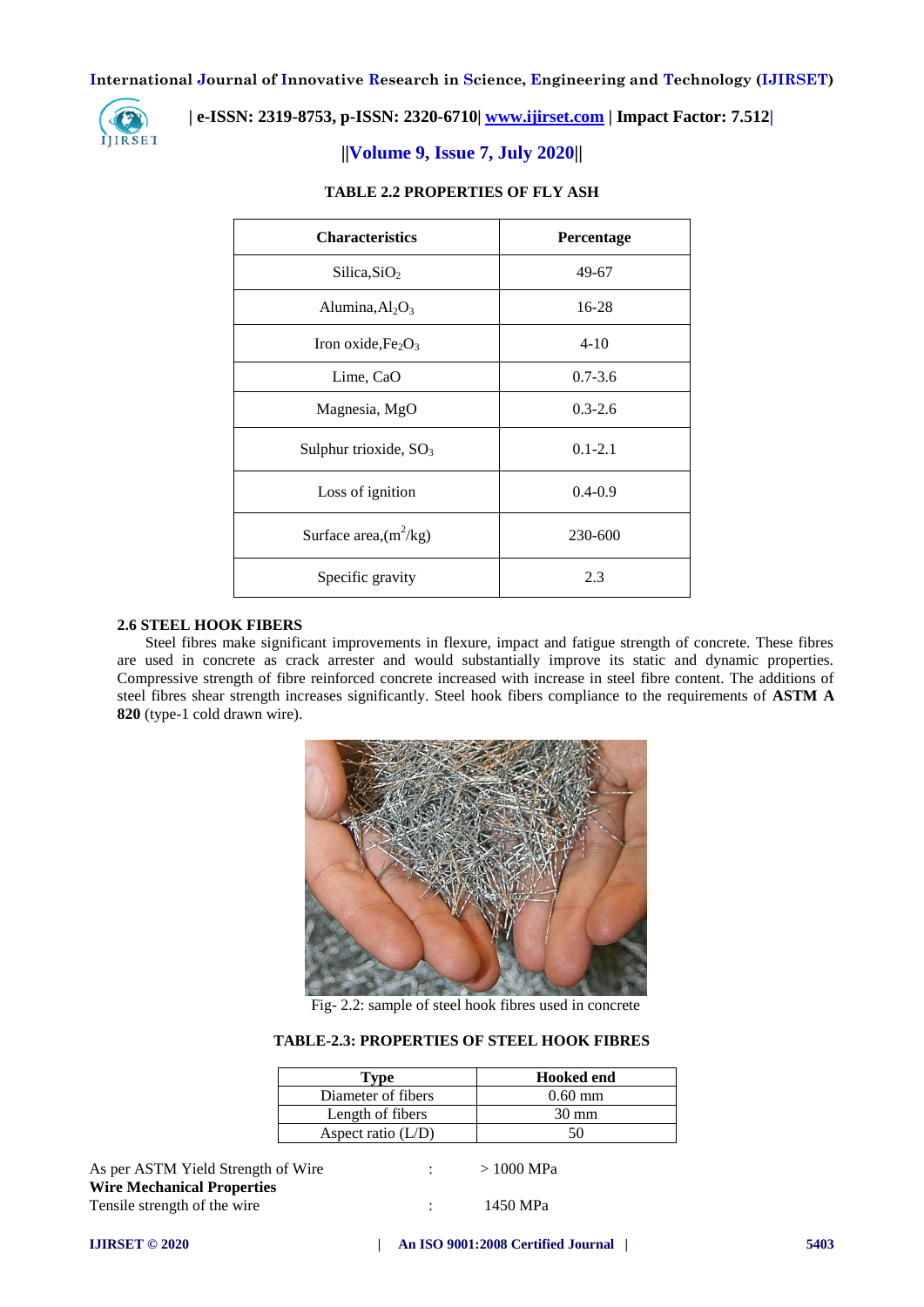

 **| e-ISSN: 2319-8753, p-ISSN: 2320-6710| [www.ijirset.com](http://www.ijirset.com/) | Impact Factor: 7.512|**

# **||Volume 9, Issue 7, July 2020||**

Strain at failure  $\leq 4\%$ 

**Shape** 

The ending shapes of Hooked End Steel Fiber are very important to grant adhesionbetween fiber and concrete.

### **III. MIX-PROPORTIONS**

#### **3.1 Mix Proportions:**

|                                 | Water | 'ement | F.A  | C.A  |
|---------------------------------|-------|--------|------|------|
| Proportion by Weight $(kg/m^3)$ | 140   | 400    | 660  | 196  |
| Proportion by Ratio             | 0.35  |        | 1.65 | 2.99 |

#### **3.2 Experimental Procedure**

The specimen of standard cube of (150mm x 150mm x 150mm) and standard cylinders of (300mm x150mm) and Prisms of (100mm x100mm x 500mm) were used to determine the compressive strength, split Tensile strength and flexural strength of concrete. For each proportion of silica fume replacement, 10% and 20% fly ash is replaced to cement and a constant amount of 0.5% steel hook fibers are added for all proportions HSFRC. The constituents were weighed and the materials were mixed by hand mixing. The water binder ratio (W/B) (Binder = Cement + Partial replacement with silica fume and fly ash) adopted was 0.35. The casted specimens were cured in water at room temperature and then tested for its compressive strength, split tensile and flexural strength as per Indian Standards.

#### **3.3 TEST METHODS**

#### *3.3.1 Mechanical Properties*

Mechanical properties such as compressive strength and split tensile strength are evaluated.

#### *3.3.2 Compressive Strength Test*

Compressive strength test usually gives an overall picture of the quality of concrete because strength is directly related to the structure of the hydrated cement paste. The compression test is an important concrete test to determine the strength development of the concrete specimens. Compressive strength tests were performed on the cube specimens at the ages of 7, 28 and 90 days.

#### *3.3.3 Splitting Tensile Strength*

The indirect method of applying tension in the form of splitting was conducted to evaluate the effect of MSP and CRD on tensile properties of concrete. The split tensile strength is a more reliable technique to evaluate tensile strength of concrete (lower coefficient of variation) compared to other methods. The split tensile strength of 150 mm diameter and 300 mm high concrete cylindrical specimens was determined.

#### *3.3.4 Rapid Chloride Permeability Test*

The RCPT method is the fastest method and is often used for specification and quality control purposes. The digital LED display indicates the voltage available across the concrete specimen under test as shown in Figure. The procedure of this test method for measuring the resistance of concrete to chloride ion penetration has no bias because the value of this resistance can be defined only in terms of a test method. The method relies on the results from a test in which electrical current passes through a concrete sample during a six-hour exposure period. The interpretation is that the larger the Coulomb number or the charge transferred during the test, the greater the permeability of the sample the more permeable the concrete, the higher the coulombs, the less permeable the concrete, the lower the coulombs. The method has shown good correlation with chloride tests. The following formula, based on the trapezoidal rule can be used to calculate the average current flowing through one cell.

# $Q=900(I_0+2I_{30}+2I_{60}+2I_{90}+2I_{120}+2I_{150}+2I_{180}+2I_{210}+2I_{240}+2I_{270}+2I_{300}+2I_{330}+I_{360})$

Where,

 $Q =$  current flowing through one cell (coulombs)

```
I0 = Current reading in amperes immediately after voltage is applied, and
```
It  $=$  Current reading in amperes at t minutes after voltage is applied

The table 3-2 shows the rating of chloride permeability according to ASTM C 1202-97[10].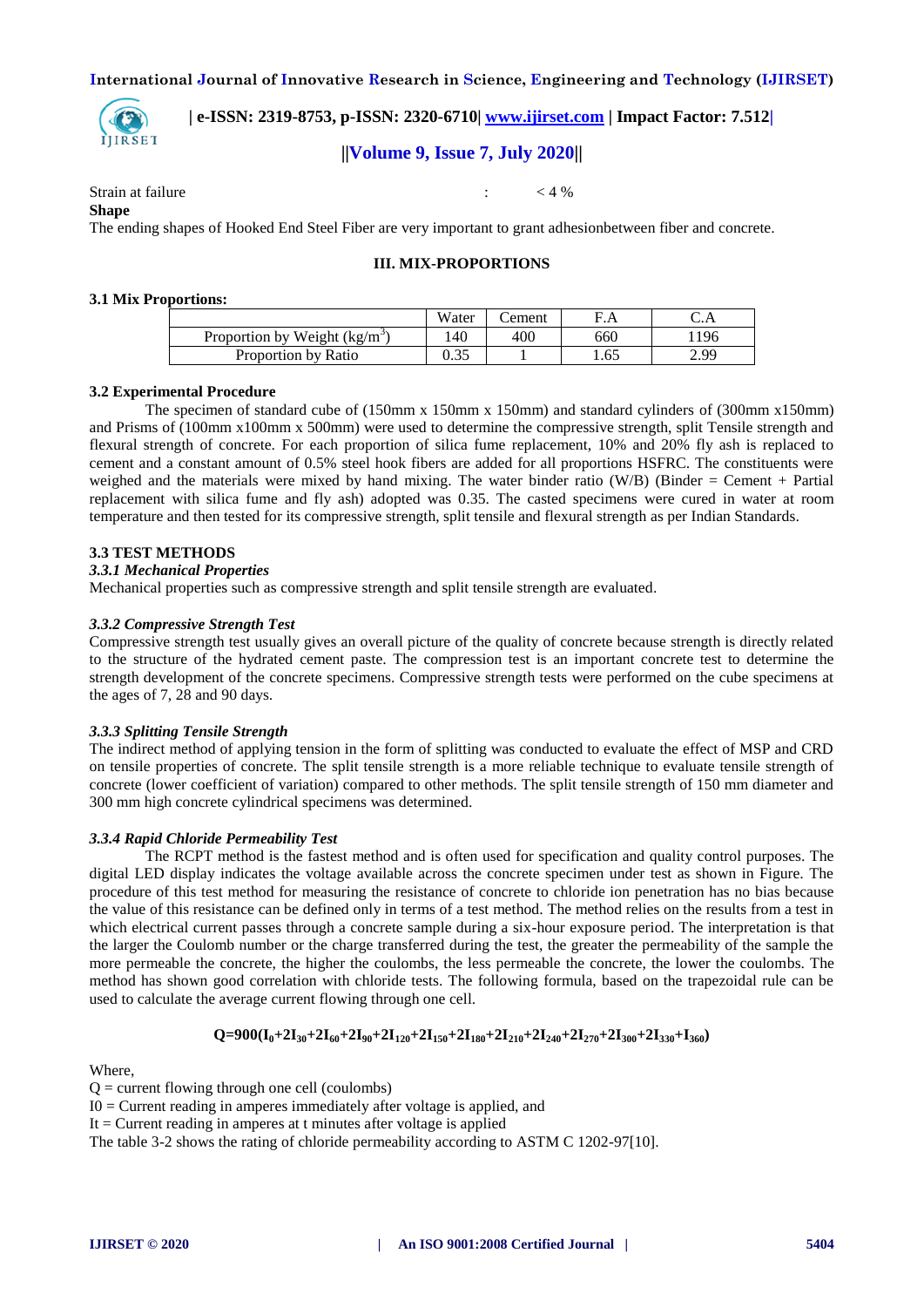

 **| e-ISSN: 2319-8753, p-ISSN: 2320-6710| [www.ijirset.com](http://www.ijirset.com/) | Impact Factor: 7.512|**

**||Volume 9, Issue 7, July 2020||** 



#### **IV. RESULTS AND DISCUSSION**

Results of hardened concrete with partial replacement of silica fume and fly ash with 0.5% steel hook fibers are discussed in Comparison with normal concrete.

The cube compressive strength results of high strength fiber reinforced concrete mixes at the ages of 3, 7, 28, 56 and 90 days are presented in table 4.1. The development of compressive strength of  $M_{60}$  grade HSFRC mixes containing 10% and 15% of silica fume, 10% and 20% of fly ash at various ages are plotted in graphs as shown in fig. According to results the combination of silica fume and fly ash shows considerable improvement in compressive strength when compared with controlled concrete. Results shows that at 10% silica fume and 20% fly ash replacement to cement (S10F20) with 0.5% steel hook fibers shows higher compressive strength, split tensile strength and flexural strength of HSFRC compared with all other proportions.

#### **TABLE-4.1: COPRESSIVE STRENGTH OF HSFRC CONCRETE WITH 0.5% STEEL HOOK FIBRES AS ADMIHTURE: 4.1.1 MIX PROPORTION-1**

|      |                       | AVERAGE COMPRESSIVE STRENGTH (N/mm <sup>2</sup> ) |        |         |         |         |
|------|-----------------------|---------------------------------------------------|--------|---------|---------|---------|
| S.NO | <b>SAMPLES</b>        | 3 days                                            | 7 days | 28 days | 56 days | 90 days |
|      | <b>Controlled mix</b> | 22.66                                             | 30.81  | 58.22   | 64.14   | 67.11   |
| 2    | $10\%$ SF +0.5%SHF    | 24.96                                             | 34.85  | 67.25   | 70.22   | 79.35   |
| 3    | $10\%FA+0.5\%SHF$     | 24.37                                             | 32.81  | 62.92   | 68.14   | 75.77   |
| 4    | 10%SF+10%FA+0.5%SHF   | 28.78                                             | 39.48  | 68.88   | 70.51   | 79.55   |

# **4.1.2 MIX PROPORTION-2**

|                |                         | AVERAGE COMPRESSIVE STRENGTH (N/mm <sup>2</sup> ) |        |         |         |         |
|----------------|-------------------------|---------------------------------------------------|--------|---------|---------|---------|
| S.NO           | <b>SAMPLES</b>          | 3 days                                            | 7 days | 28 days | 56 days | 90 days |
|                | <b>Controlled mix</b>   | 22.66                                             | 30.81  | 58.22   | 64.14   | 67.11   |
| 2              | 15%SF +0.5%SHF          | 24.66                                             | 33.70  | 65.33   | 69.11   | 78.14   |
| 3              | $20\%FA+0.5\%SHF$       | 24.49                                             | 33.86  | 63.66   | 68.19   | 76.18   |
| $\overline{4}$ | $15\%$ SF+20%FA+0.5%SHF | 26.96                                             | 39.4.  | 67.18   | 69.77   | 80.11   |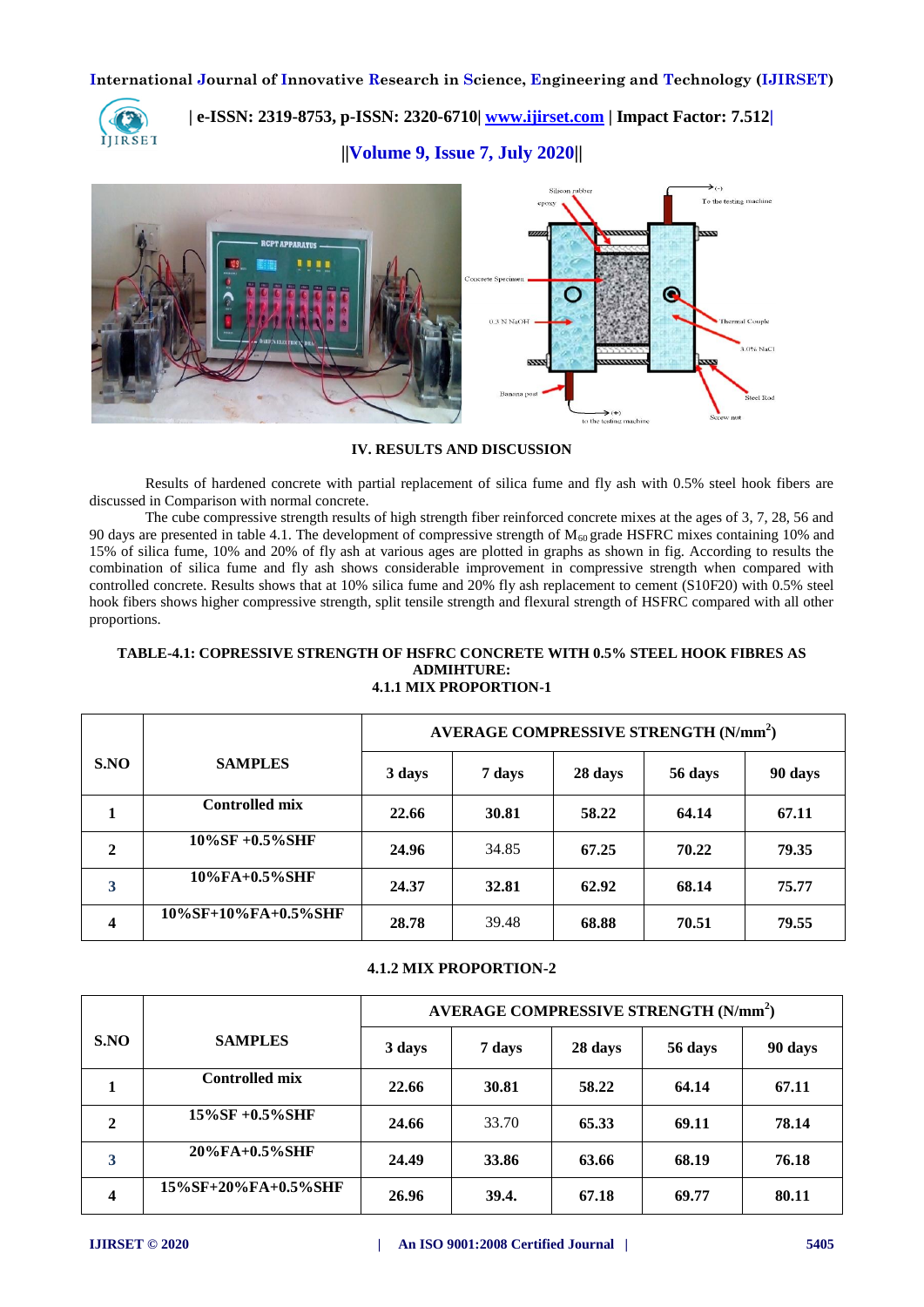

# **| e-ISSN: 2319-8753, p-ISSN: 2320-6710| [www.ijirset.com](http://www.ijirset.com/) | Impact Factor: 7.512|**

# **||Volume 9, Issue 7, July 2020||**

#### **4.1.3 MIX PROPORTION-3**

|              |                         | AVERAGE COMPRESSIVE STRENGTH (N/mm <sup>2</sup> ) |        |         |         |         |
|--------------|-------------------------|---------------------------------------------------|--------|---------|---------|---------|
| S.NO         | <b>SAMPLES</b>          | 3 days                                            | 7 days | 28 days | 56 days | 90 days |
| 1            | <b>Controlled mix</b>   | 22.66                                             | 30.81  | 58.22   | 64.14   | 67.11   |
| $\mathbf{2}$ | 10%SF+10%FA+0.5%SHF     | 28.78                                             | 39.48  | 68.88   | 70.51   | 79.55   |
| 3            | 10%SF+20%FA+0.5%SHF     | 30.98                                             | 41.23  | 72.06   | 72.68   | 81.40   |
| 4            | $15\%$ SF+10%FA+0.5%SHF | 30.18                                             | 40.07  | 71.92   | 72.67   | 80.46   |
| 5            | $15\%$ SF+20%FA+0.5%SHF | 26.96                                             | 39.4.  | 67.18   | 69.77   | 80.11   |

#### **TABLE-4.2: SPLIT TENSILE AND FLEXURAL TEST RESULTS**

| Days | Samples                 | Average Split Tensile<br>Strength (MPa) | Average Flexural<br>Strength (MPa) | Ultra sonic pulse<br>velocity (km/sec) |
|------|-------------------------|-----------------------------------------|------------------------------------|----------------------------------------|
|      | Controlled mix          | 5.34                                    | 9.86                               | 4.33                                   |
|      | $10\%$ SF $+0.5\%$ SHF  | 5.36                                    | 10.65                              | 4.19                                   |
|      | $10\%$ FA+ $0.5\%$ SHF  | 5.55                                    | 10.43                              | 4.99                                   |
|      | 10% SF+10% FA+ 0.5% SHF | 5.80                                    | 13.25                              | 4.28                                   |
|      | 15% $SF + 0.5%$ SHF     | 5.65                                    | 11.45                              | 3.87                                   |
| 28   | 20% FA+ 0.5% SHF        | 5.58                                    | 10.89                              | 4.21                                   |
| days | 15% SF+20% FA+ 0.5% SHF | 5.73                                    | 12.46                              | 3.77                                   |
|      | 10% SF+20% FA+ 0.5% SHF | 6.05                                    | 15.44                              | 4.18                                   |
|      | 15% SF+10% FA+ 0.5% SHF | 5.70                                    | 13.88                              | 4.15                                   |

**V.GRAPHS**



**Fig 5.1:** Compressive Strength comparison of concrete forvarious percentages of Silica Fume and Fly Ash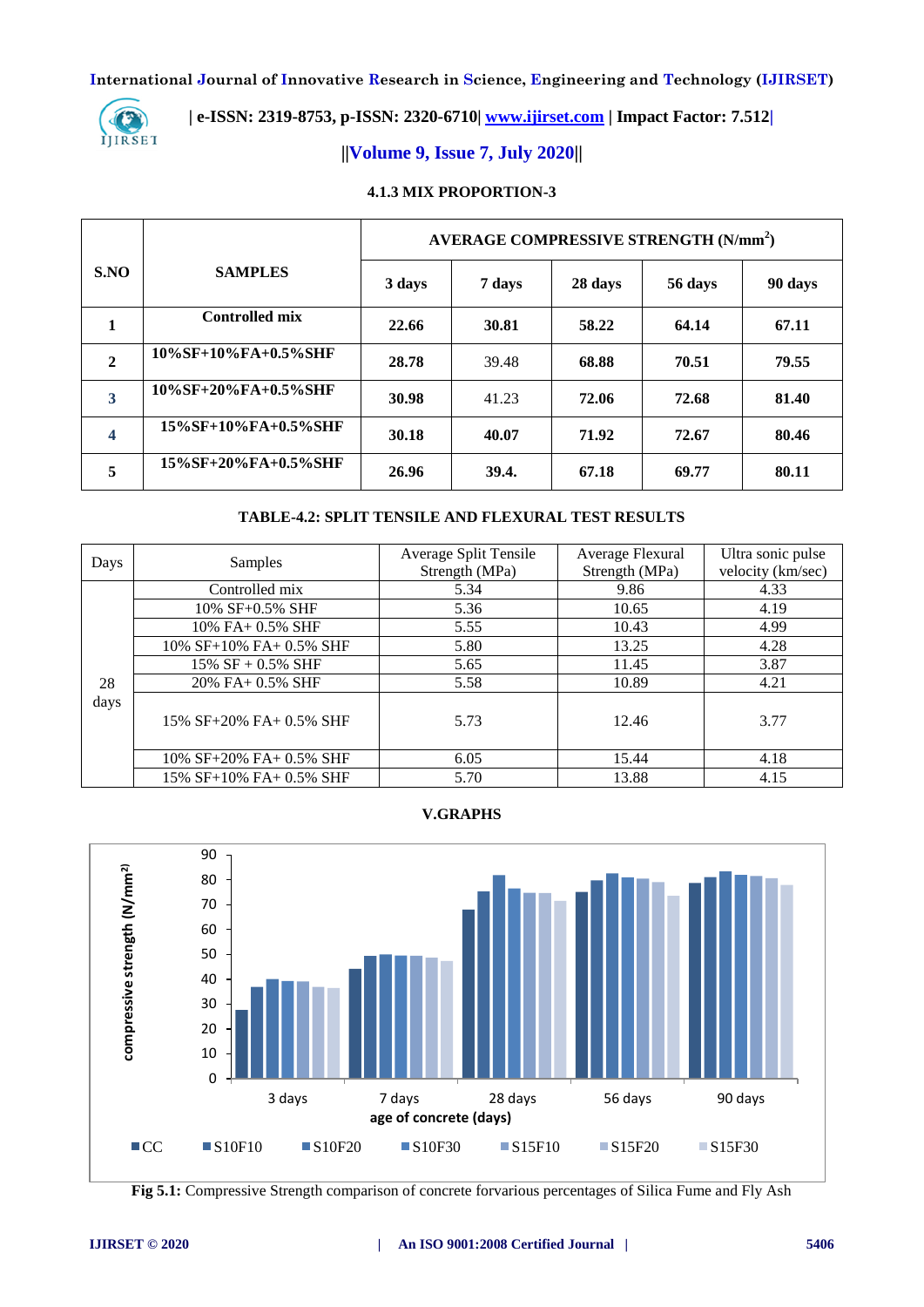

 **| e-ISSN: 2319-8753, p-ISSN: 2320-6710| [www.ijirset.com](http://www.ijirset.com/) | Impact Factor: 7.512|**

**||Volume 9, Issue 7, July 2020||** 



**Fig 5.2:** Tensile strength of HSFRC at 28 days forvarious percentages of Silica Fume and Fly Ash



 **Fig 5.3:** Flexural strength of HSERC at 28 days forvarious percentages of Silica Fume and Fly Ash

#### **VI. CONCLUSIONS**

Based on the results obtained from the present investigation the following conclusions were made;

- 1. By the addition of steel hook fibers in concrete leads to increase in compressive strength and makes concrete into ductile.
- 2. In split tensile and flexural tests, we notices that crack width reduced due to the presence of steel fibers when compared with conventional specimen.
- 3. When the cement is replaced with 10% silica fume and 20% fly ash gives the optimum compressive strength, split tensile strength and flexural strength.
- 4. At 10% silica fume and 20% fly ash replacement to cement, compressive strength were increased up to 20.34% when compared with conventional concrete for 28 days.
- 5. At 10% silica fume and 20% fly ash replacement to cement, split tensile strength were increased up to 60.85% when compared with conventional concrete for 28 days.
- 6. At 10% silica fume and 20% fly ash replacement to cement, flexural strength were increased up to 38.74% when compared with conventional concrete for 28 days
- 7. The addition of silica fume and fly ash as replacement to cement, its normal consistency and initial setting time increases with increase in percentage and final setting time decreases with increase in percentage.
- 8. The use of mineral admixtures in concrete causes considerable reduction in the volume of large pores at all ages and thereby reduces the permeability of concrete mixes because of its high fineness and formation of C-S-H gel.